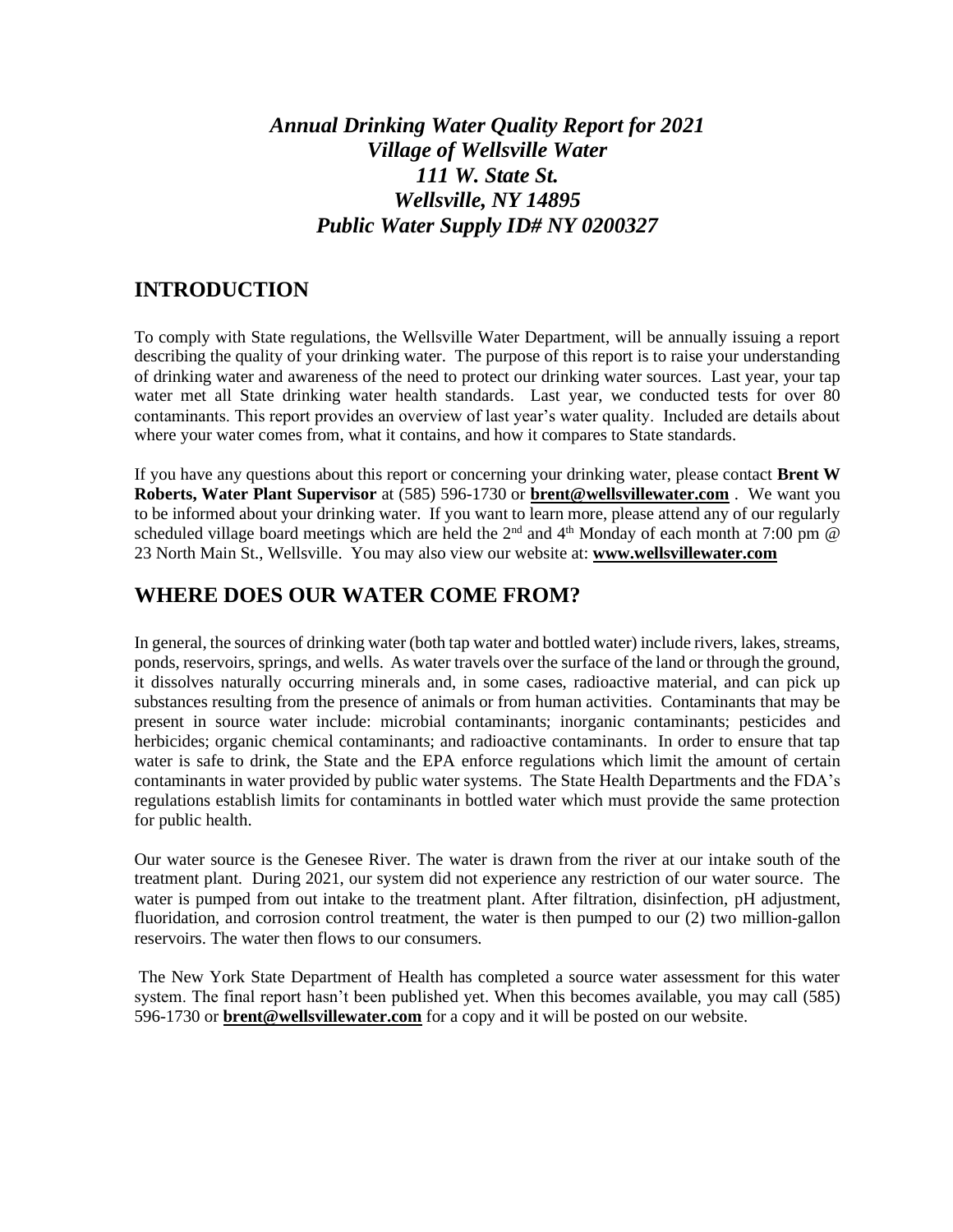# **FACTS AND FIGURES**

Our water system serves 5700 people through 2300 service connections. The total water produced in 2021 was 236 million gallons. The daily average water pumped into the system was 520,444 gallons. Our highest single day was 682,176 gallons. The amount of water delivered to customers was 185 million gallons. This leaves an unaccounted-for total of 51 million gallons (28% of the total amount produced). This water was used to flush mains, fight fires and leakage.

In 2021, water customers were charged \$0.57 per unit of water (1-unit equals 748 gallons) for 1 to 3 units. \$3.83 for 4 to 50 units. \$2.64 for 51 to 100 units. \$2.37 for 101 to 150 units. \$1.38 for over 150 units. Plus, a monthly service charge of \$18.00. For a more detailed explanation of our billing rates: http://wellsvillewater.com/water-rates/

# **ARE THERE CONTAMINANTS IN OUR DRINKING WATER?**

As the State regulations require, we routinely test your drinking water for numerous contaminants. These contaminants include: total coliform, turbidity, inorganic compounds, nitrate, nitrite, lead and copper, volatile organic compounds, total trihalomethanes, halo acetic acids, radiological and synthetic organic compounds.

The table presented below depicts which compounds were detected in your drinking water. The State allows us to test for some contaminants less than once per year because the concentrations of these contaminants do not change frequently. Some of our data, though representative, are more than one year old. For more detailed testing results, please visit our website for the latest sampling results at: http://wellsvillewater.com/lab-results/

It should be noted that all drinking water, including bottled drinking water, may be reasonably expected to contain at least small amounts of some contaminants. The presence of contaminants does not necessarily indicate that water poses a health risk. More information about contaminants and potential health effects can be obtained by calling the EPA's Safe Drinking Water Hotline (800-426- 4791) or the Allegany County Health Department at (585) 268-9250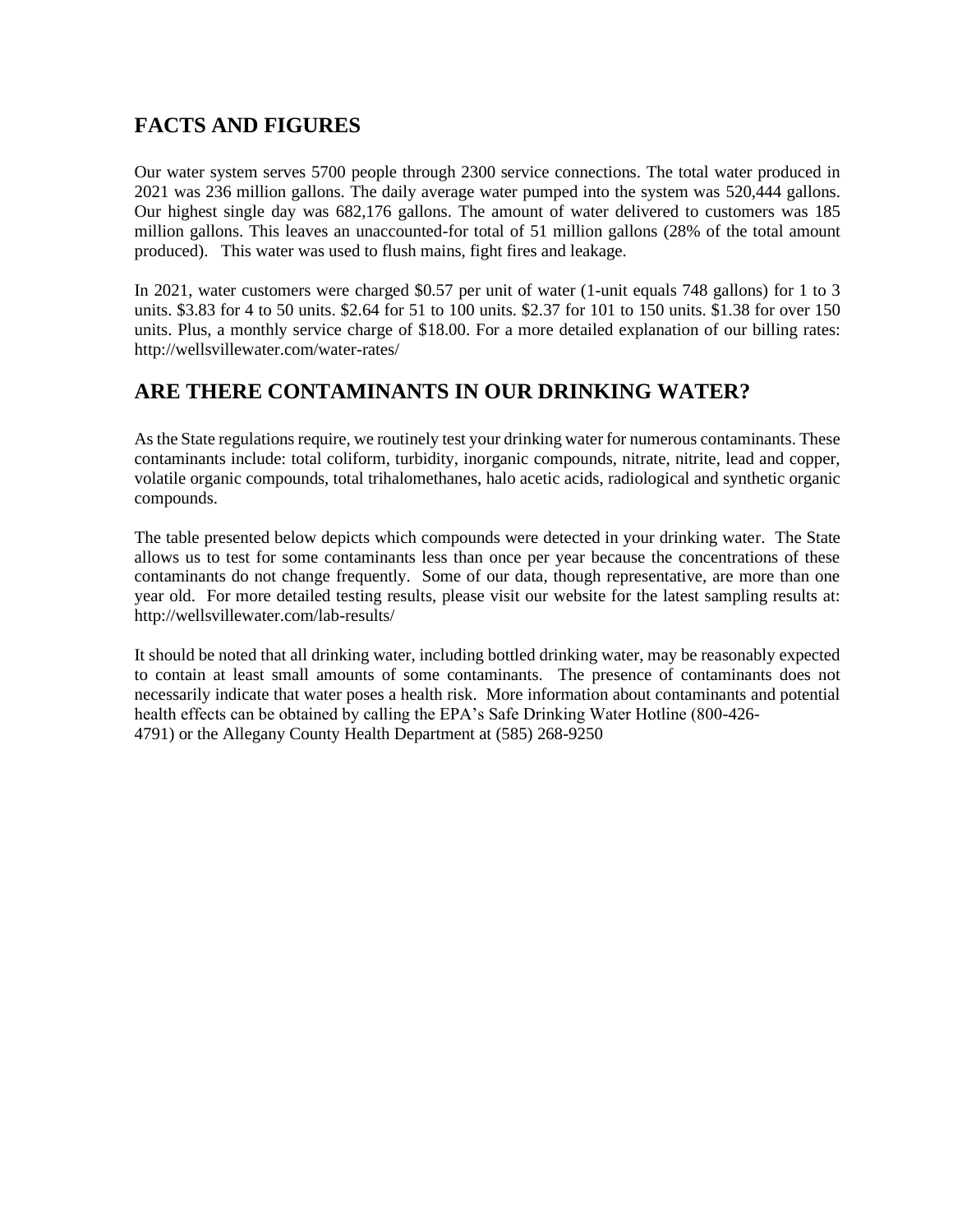| <b>Table of Detected Contaminants</b> |                     |                   |                                               |                          |                          |                  |                                            |                                                                      |
|---------------------------------------|---------------------|-------------------|-----------------------------------------------|--------------------------|--------------------------|------------------|--------------------------------------------|----------------------------------------------------------------------|
| Contaminant                           | Violation<br>Yes/No | Date of Sample    | <b>Level Detected</b><br>(Avg/Max)<br>(Range) |                          | Unit<br>Measure-<br>ment | <b>MCLG</b>      | <b>Regulatory Limit</b><br>(MCL, TT or AL) | Likely Source of Contamination                                       |
| <b>Microbiological Contaminants</b>   |                     |                   |                                               |                          |                          |                  |                                            |                                                                      |
| Turbidity <sup>1</sup>                | N <sub>0</sub>      | Daily             | High<br>0.21                                  | Range<br>$0.04 - 0.21$   | <b>NTU</b>               | n/a              | <b>TT</b><br>0.3                           | Soil runoff                                                          |
| <b>Radiological Contaminants</b>      |                     |                   |                                               |                          |                          |                  |                                            |                                                                      |
| Uranium                               | No                  | 06/15/2016        | 0.056                                         |                          | $\frac{u}{g}$            | $\boldsymbol{0}$ | 30                                         | Erosion of natural deposits                                          |
| Gross Alpha                           | No                  | 06/15/2016        | $-0.128$                                      |                          | pCi/L                    | $\boldsymbol{0}$ | 15                                         | Erosion of natural deposits                                          |
| Gross Beta                            | No                  | 06/15/2016        | 0.5777                                        |                          | pCi/L                    | $\boldsymbol{0}$ | $MCL = 4$ mrem/yr                          | Decay of natural deposits and man-made<br>emissions.                 |
| Radium 228                            | No                  | 06/15/2016        | 1.59                                          |                          | pCi/L                    | $\boldsymbol{0}$ | $MCL = 5$                                  | Erosion of natural deposits                                          |
| <b>Inorganic Contaminants</b>         |                     |                   |                                               |                          |                          |                  |                                            |                                                                      |
| Barium                                | No                  | 01/19/2021        | 0.046                                         |                          | mg/1                     | $\overline{c}$   | $MCL = 2$                                  | Discharge of drilling wastes, metal refineries,<br>natural deposits. |
| Chloride                              | No                  | Daily             | High<br>18.8                                  | Range<br>$0.5 - 18.8$    | mg/1                     | n/a              | $MCL = 250$                                | Naturally occurring or road salt<br>contamination.                   |
| Copper <sup>2</sup>                   | N <sub>o</sub>      | 07/10/2019        | Average<br>0.139                              | Range<br>$0.035 - 0.280$ | mg/1                     | 1.3              | $AL = 1.3$                                 | Corrosion of galvanized pipes, natural<br>deposits.                  |
| Fluoride                              | N <sub>o</sub>      | Daily             | Average<br>0.72                               | Range<br>$0.42 - 119$    | mg/l                     | n/a              | $MCL = 2.2$                                | Natural deposits, water additive that promotes<br>strong teeth.      |
| Lead <sup>3</sup>                     | No                  | 07/10/2019        | Average<br>0.0014                             | Range<br>nd-0.0021       | mg/1                     | $\boldsymbol{0}$ | $AL = 0.015$                               | Corrosion of household plumbing systems,<br>natural deposits         |
| Nitrate                               | No                  | 01/19/2021        | 1.3                                           |                          | mg/1                     | 10               | $MCL = 10$                                 | Runoff from fertilizer use.                                          |
| Sodium                                | No                  | 01/19/2021        | 10                                            |                          | mg/1                     | n/a              | n/a                                        | Naturally occurring.                                                 |
| <b>Disinfection Byproducts</b>        |                     |                   |                                               |                          |                          |                  |                                            |                                                                      |
| HAA5 $4$                              | No                  | 2021<br>Quarterly | Average<br>35.0                               | Range<br>$21.0 - 77.0$   | $\frac{u}{g}$            | n/a              | 60                                         | Byproduct of drinking water chlorination.                            |
| TTHM <sup>5</sup>                     | No                  | 2021<br>Quarterly | Average<br>45.0                               | Range<br>$24.0 - 71.0$   | $u\frac{g}{l}$           | n/a              | 80                                         | Byproduct of drinking water chlorination.                            |
| <b>Total Organic Compounds</b>        |                     |                   |                                               |                          |                          |                  |                                            |                                                                      |
| Entry Point <sup>6</sup>              | No                  | 2021<br>Quarterly | Average<br>0.83                               | Range<br>$<1 - 1.9$      | mg/1                     | n/a              | $TT = 35\%$ removal                        | Disinfection byproduct precursor.                                    |
| Source <sup>6</sup>                   | No                  | 2021<br>Quarterly | Average<br>1.51                               | Range<br>$1.60 - 2.70$   | mg/1                     | n/a              | n/a                                        | Disinfection byproduct precursor.                                    |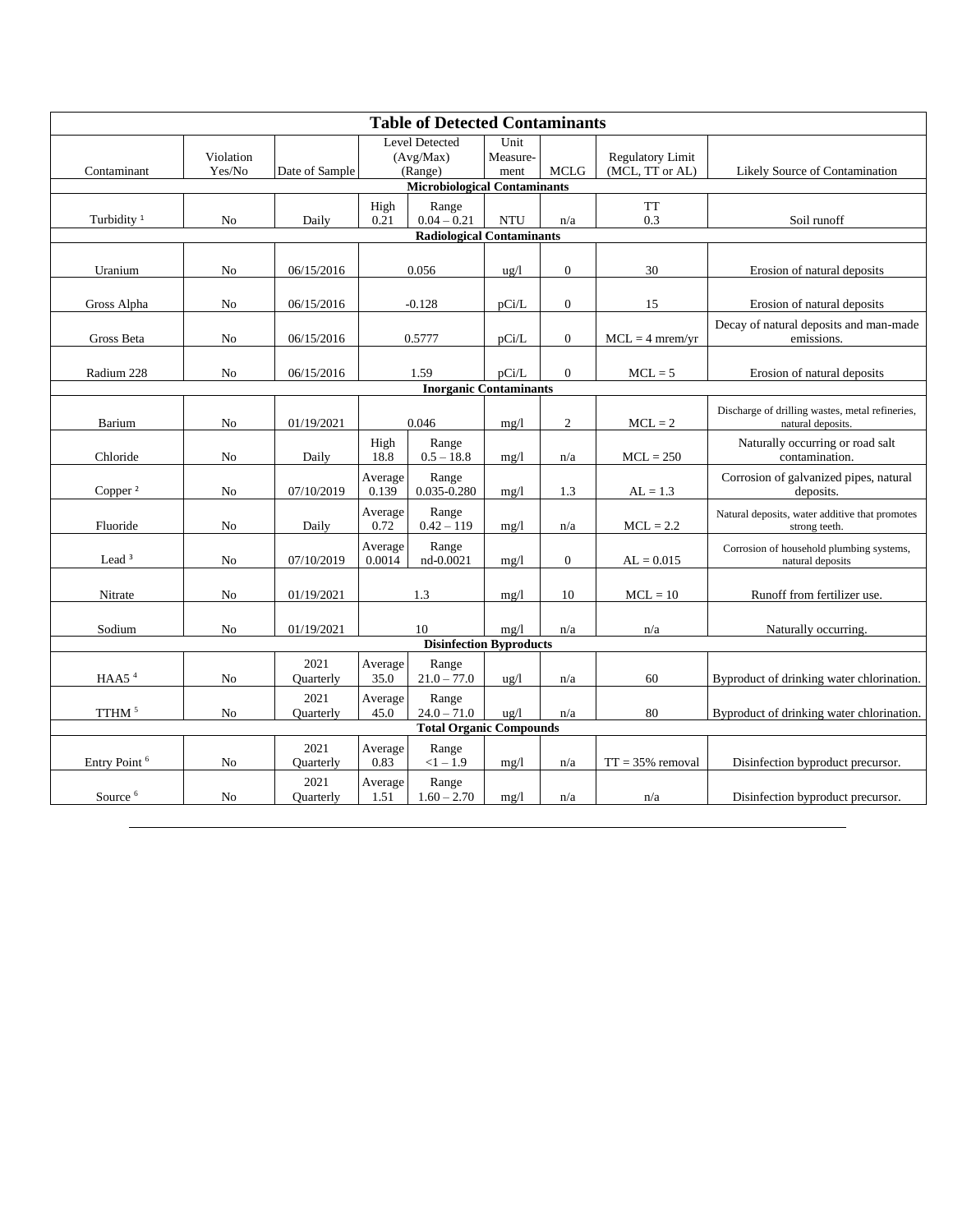1 – Turbidity is a measure of the cloudiness of the water. We test it because it is a good indicator of the effectiveness of our filtration system. Our highest single turbidity measurement 0.21 for the year occurred on 6/10/2021. State regulations require that turbidity must always be below 1 NTU. The regulations require that 95% of the turbidity samples collected have measurements below 0.3 NTU. 100% of our samples met this turbidity performance standard.

2 – The level presented represents the 90th percentile of the 20 sites sampled. The action level for copper was not exceeded at any of the sites tested.

 $3$  – The level presented represents the  $90<sup>th</sup>$  percentile of the 20 sites sampled. The action level for lead was not exceeded at any of the sites tested.

4 – HAA5's (mono-, di, & trichloroacetic acid, and mono-, & dibromoacetic acid) The level presented represents the annual average from both testing sites.

5 – TTHM's (chloroform, bromodichloromethane, dibromochloromethane and bromoform) The level presented represents the annual average from both testing sites.

6 – The level presented represents the annual average.

#### **Definitions:**

*Maximum Contaminant Level (MCL)*: The highest level of a contaminant that is allowed in drinking water. MCLs are set as close to the MCLGs as feasible.

*Maximum Contaminant Level Goal (MCLG)*: The level of a contaminant in drinking water below which there is no known or expected risk to health. MCLGs allow for a margin of safety.

*Action Level (AL)*: The concentration of a contaminant which, if exceeded, triggers treatment or other requirements which a water system must follow.

*Treatment Technique (TT)*: A required process intended to reduce the level of a contaminant in drinking water.

*Non-Detects (ND)*: Laboratory analysis indicates that the constituent is not present.

*Nephelometric Turbidity Unit (NTU)*: A measure of the clarity of water. Turbidity in excess of 5 NTU is just noticeable to the average person.

*Milligrams per liter (mg/l)*: Corresponds to one part of liquid in one million parts of liquid (parts per million ppm).

*Micrograms per liter (ug/l)*: Corresponds to one part of liquid in one billion parts of liquid (parts per billion ppb).

*Picocuries per liter (pCi/L)*: A measure of the radioactivity in water.

*Millirems per year (mrem/yr)*: A measure of radiation absorbed by the body.

*Maximum Residual Disinfectant Level (MRDL)*: The highest level of a disinfectant allowed in drinking water. There is convincing evidence that addition of a disinfectant is necessary for control of microbial contaminants.

*Maximum Residual Disinfectant Level Goal (MRDLG)*: The level of a drinking water disinfectant below which there is no known or expected risk to health. MRDLGs do not reflect the benefits of the use of disinfectants to control microbial contamination.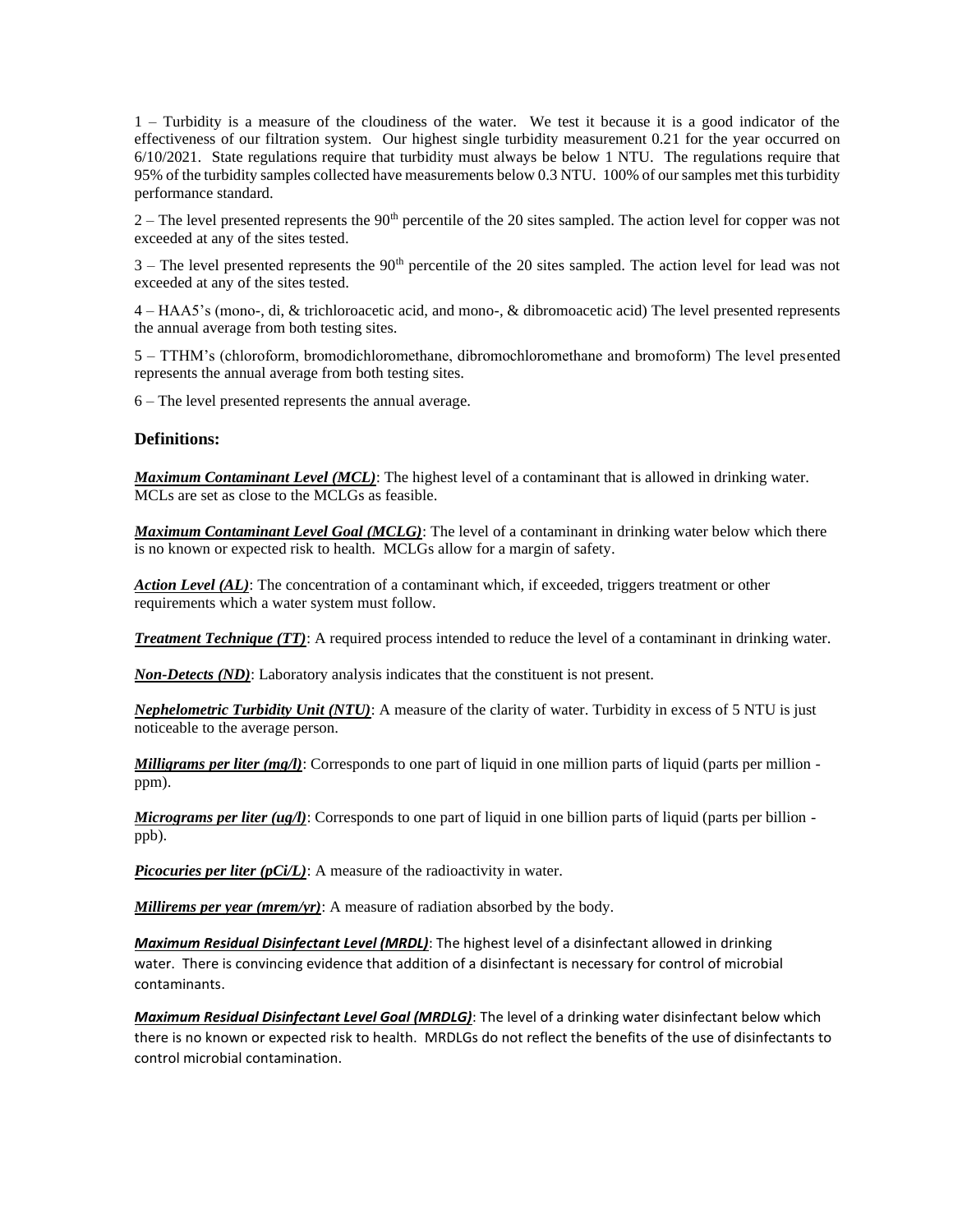#### **WHAT DOES THIS INFORMATION MEAN?**

As you can see from the table of detected contaminants, our system had no violations.

We have learned through our testing that some contaminants have been detected; however, these contaminants were detected below New York State requirements.

## **IS OUR WATER SYSTEM MEETING OTHER RULES THAT GOVERN OPERATIONS?**

During 2021, our system was in compliance with applicable State drinking water operating, monitoring and reporting requirements.

# **DO I NEED TO TAKE SPECIAL PRECAUTIONS?**

Although our drinking water met or exceeded state and federal regulations, some people may be more vulnerable to disease causing microorganisms or pathogens in drinking water than the general population. Immuno-compromised persons such as persons with cancer undergoing chemotherapy, persons who have undergone organ transplants, people with HIV/AIDS or other immune system disorders, some elderly, and infants can be particularly at risk from infections. These people should seek advice from their health care provider about their drinking water. EPA/CDC guidelines on appropriate means to lessen the risk of infection by Cryptosporidium, Giardia and other microbial pathogens are available from the Safe Drinking Water Hotline (800-426-4791).

## **INFORMATION ON FLUORIDE ADDITION**

Our system is one of the many drinking water systems in New York State that provides drinking water with a controlled, low level of fluoride for consumer dental health protection. According to the United States Centers for Disease Control, fluoride is very effective in preventing cavities when present in drinking water at a properly controlled level. To ensure that the fluoride supplement in your water provides optimal dental protection, we monitor fluoride levels daily to make sure fluoride is maintained at a target level of 0.7 mg/. During 2021 monitoring showed that fluoride levels in your water were within 0.1 mg/l of the target level for 75% of the time. None of the monitoring results showed fluoride at levels that approach the 2.2 mg/l MCL for fluoride.